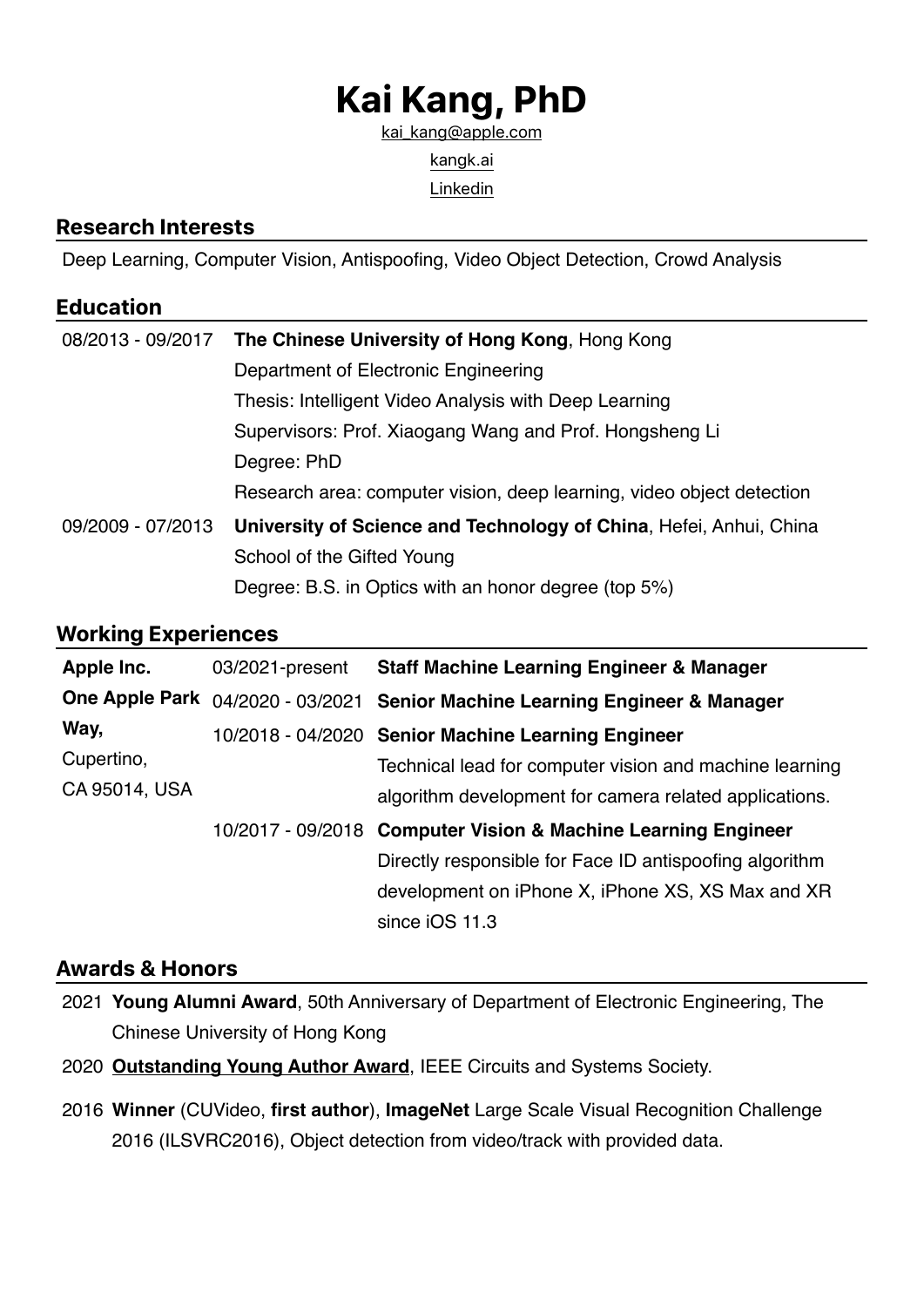- 2015 **Winner** (CUVideo, **first author**), **ImageNet** Large Scale Visual Recognition Challenge 2015 (ILSVRC2015), Object detection from video with provided data.
- 2012 **Best Software Tools Project** (team leader), International Genetically Engineered Machine (iGEM) Competition World Championship, MIT, Massachusetts, USA
- 2012 **Gold Medal** (team leader), International Genetically Engineered Machine (iGEM) Competition Asia Jamboree, HKUST, Hong Kong
- 2013 First Outstanding Graduates with Honor Degrees (**top 5%**), University of Science and Technology of China
- 2012 Innovation Scholarship, Institute of Physics, Chinese Academy of Sciences

# **Publications ([Google Scholar](https://scholar.google.com/citations?user=brEBMIkAAAAJ))**

- 1 **Kang, K.**, Ouyang, W., Li, H., & Wang, X. (2016). Object Detection from Video Tubelets with Convolutional Neural Networks. CVPR, 2016. (**Spotlight**)
- 2 **Kang, K.**, Li, H., Xiao, T., Ouyang, W., Yan, J., Liu, X., & Wang, X. (2017). Object Detection in Videos with Tubelet Proposal Networks. CVPR, 2017.
- 3 **Kang, K.\***, Li, H.\*, Yan, J., Zeng, X., Yang, B., Xiao, T., ... & Ouyang, W. (2017). T-CNN: Tubelets with Convolutional Neural Networks for Object Detection from Videos. TCSVT Special Issue on Large Scale and Nonlinear Similarity Learning for Intelligent Video Analysis. (**Winning** method for ILSVRC 2015 challenge; IEEE CASS 2020 **Outstanding Young Author Award**)
- 4 **Kang, K.**, & Wang, X. (2014). Fully Convolutional Neural Networks for Crowd Segmentation. arXiv preprint arXiv:1411.4464.
- 5 Shao, J., **Kang, K.**, Loy, C. C., & Wang, X. (2015, June). Deeply Learned Attributes for Crowded Scene Understanding. CVPR, 2015 (**Oral**)
- 6 Shao, J., Loy, C. C., **Kang, K.**, & Wang, X. (2016). Slicing Convolutional Neural Network for Crowd Video Understanding. CVPR, 2016. (**Spotlight**)
- 7 Zhang, C., **Kang, K.**, Li, H., Wang, X., Xie, R., & Yang, X. (2016). Data-driven Crowd Understanding: a Baseline for a Large-scale Crowd Dataset. IEEE Trans on Multimedia.
- 8 Shao, J., Loy, C. C., **Kang, K.**, & Wang, X. (2016). Crowded Scene Understanding by Deeply Learned Volumetric Slices. T-CSVT, 2016.

#### **Patents**

2019/2/7 Method and system for object tracking - US20190043205A1 Xiaogang Wang, Jing Shao, Chen-Change LOY, **Kai Kang**